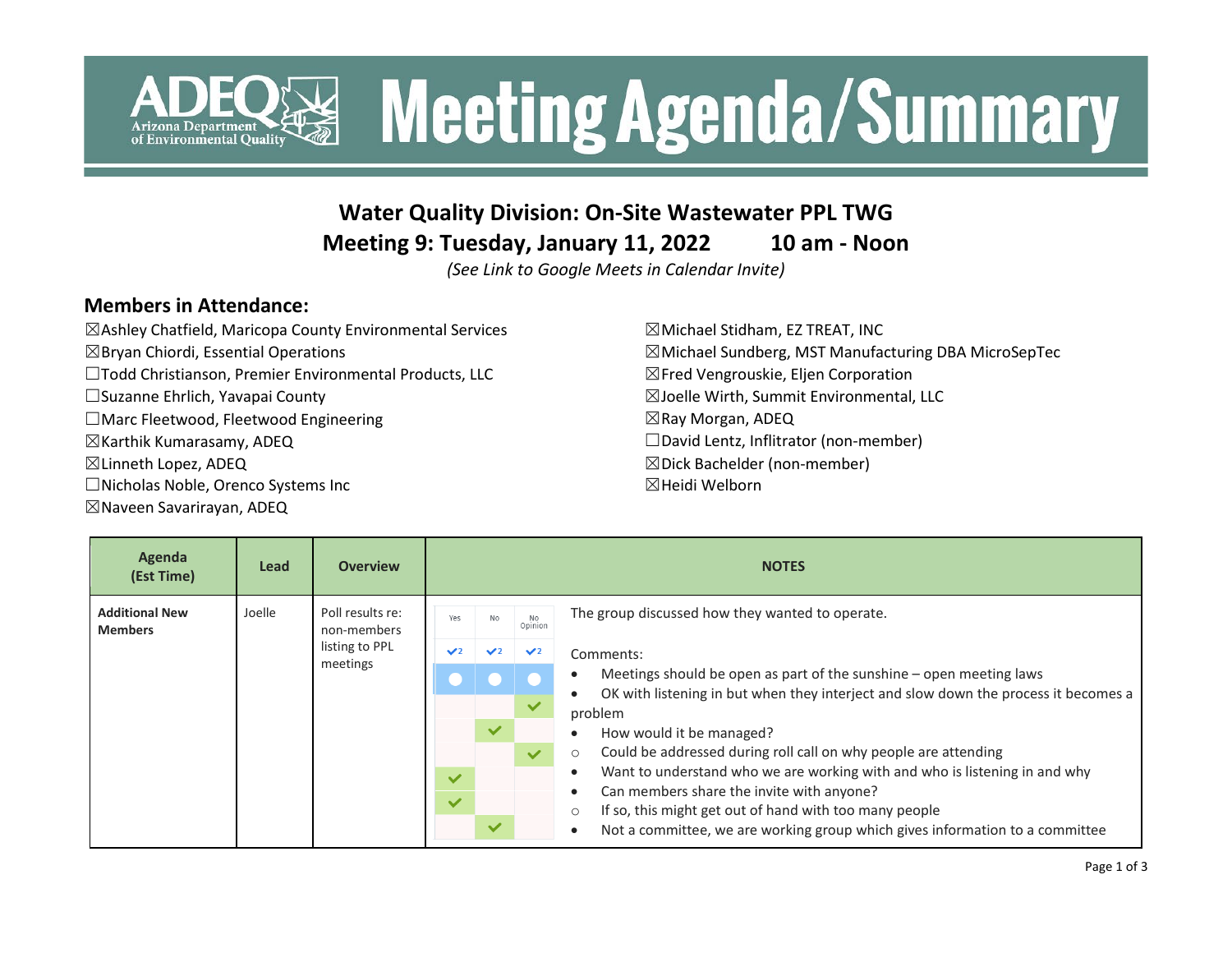

# **Solution Summary Meeting Agenda/Summary**

|                                            |     |                                              | No issue with listening in, non-members could send in issues which the group could address<br>$\bullet$<br>Interest is not to slow down the process<br>$\bullet$<br>Like to hear compelling issues, not opposed to non-members to submit inquiries<br>$\bullet$<br>Need some level of verification that people are coming in with the right intent<br>$\bullet$<br>NSF reads statement to all committee members at each meeting about collaborating in ways that may<br>$\bullet$<br>lead to anti-trust issues by excluding products from Arizona which is illegal<br>Decision: Have non-members submit questions/topics/issues to Theresa and she will send to the group for<br>review and determination of what needs to be on the agenda.                                                                                                                                                                                                                                                                                                                                                                                                                                                                                                                                                                                                                                                                                                                                                                                                                                                                                                                                                                        |  |
|--------------------------------------------|-----|----------------------------------------------|---------------------------------------------------------------------------------------------------------------------------------------------------------------------------------------------------------------------------------------------------------------------------------------------------------------------------------------------------------------------------------------------------------------------------------------------------------------------------------------------------------------------------------------------------------------------------------------------------------------------------------------------------------------------------------------------------------------------------------------------------------------------------------------------------------------------------------------------------------------------------------------------------------------------------------------------------------------------------------------------------------------------------------------------------------------------------------------------------------------------------------------------------------------------------------------------------------------------------------------------------------------------------------------------------------------------------------------------------------------------------------------------------------------------------------------------------------------------------------------------------------------------------------------------------------------------------------------------------------------------------------------------------------------------------------------------------------------------|--|
| <b>Typical Sewage</b><br><b>Definition</b> | All | Review draft<br>provided by<br>Mike Sundberg | The group reviewed Mike's proposed definitions of wastewater. Mike stated he reviewed EPA and other<br>state's rules as basis of the definitions. It was requested that citations be added as to where the data was<br>collected from.<br>Discussion:<br>Did the numerical numbers consider low water fixtures which is causing higher concentrations (in<br>pounds)? - Not included because no other state has adjusted for the low water fixtures.<br>Consider defining in terms of pounds as well as concentrations<br>$\bullet$<br>New construction (single family home) will have a higher concentration than the influent used for the NSF<br>$\bullet$<br>testing<br>Does not include nitrogen and there is a gap between FOG gap between 25 and 50? Mike addressed these<br>issues in the second draft of the document.<br>Low fixture counts should affect the typical residential definition since most systems in the field now do<br>$\bullet$<br>not have the low fixture counts and needs to be more realistic<br>Concern about the commercial definition using non-toxic, non-hazardous without being defined will need<br>$\bullet$<br>to be aligned with other ADEQ programs<br>May need to define the home-based business<br>$\bullet$<br>How do we quantify the non-normal situations such as a day care, beauty salon, etc. as they are not one-<br>$\bullet$<br>time events but ongoing loading<br>May be a good reason to require testing to catch the specific situations based on the homeowner use of<br>the system<br>Need to have ongoing training with homeowners under a performance-based system<br>$\bullet$<br>Need to consider if the 4.02 parameters are appropriate<br>$\bullet$ |  |